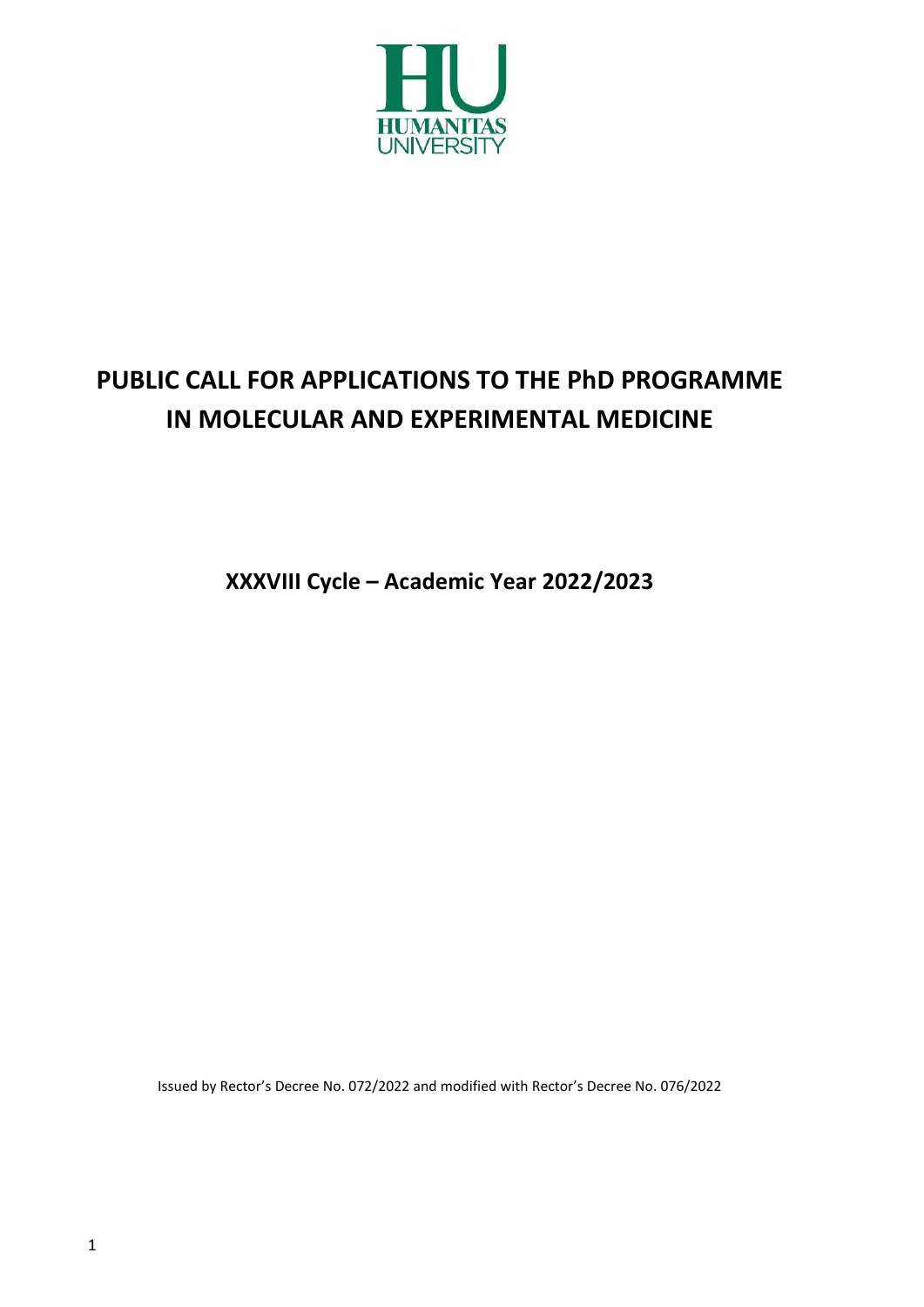

#### <span id="page-1-0"></span>**CONTENTS**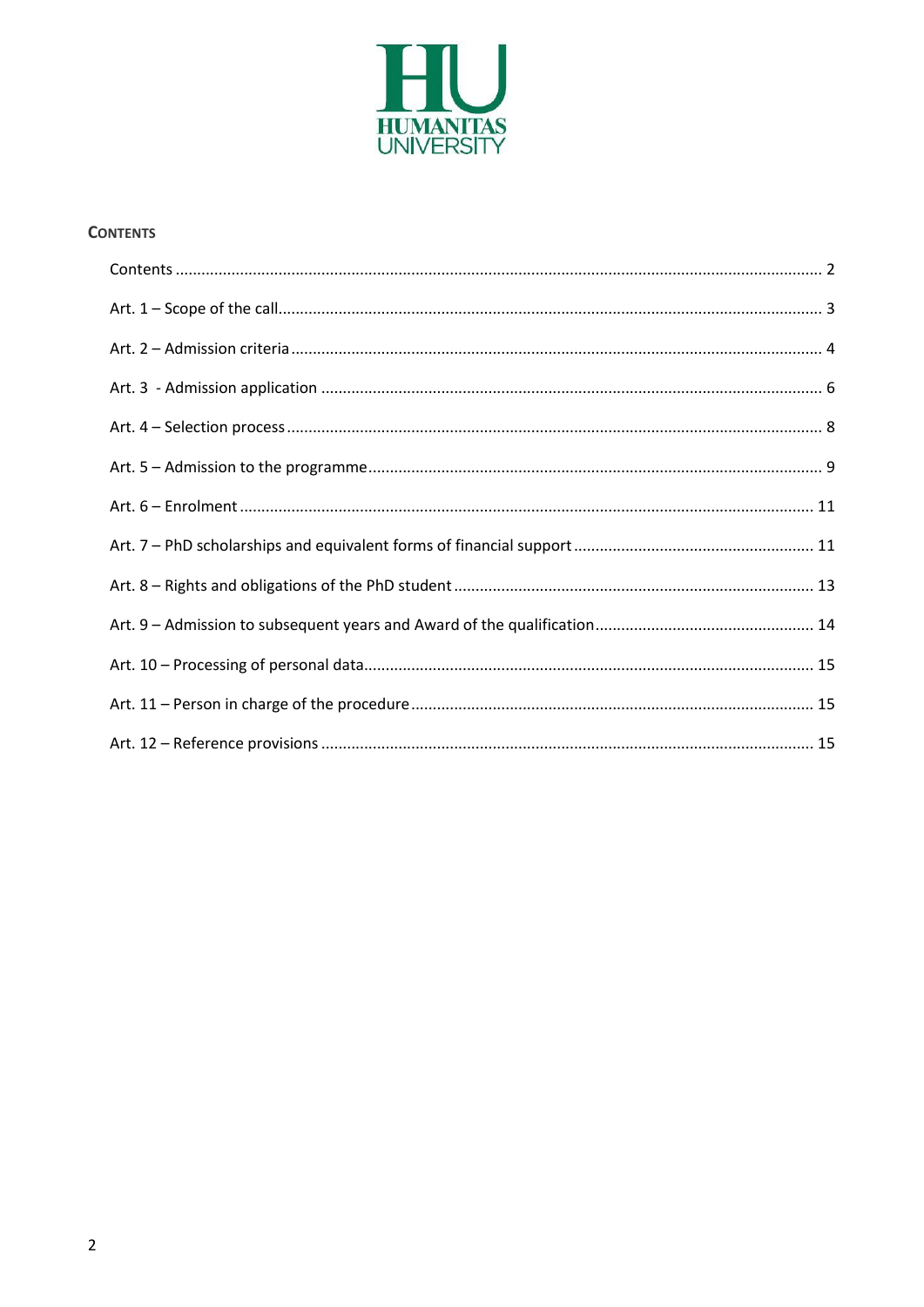

#### <span id="page-2-0"></span>**ART. 1 – SCOPE OF THE CALL**

This call regulates the application procedure for the PhD Course in Molecular and Experimental Medicine (MEM) for the academic year 2022/2023, corresponding to the XXXVIII cycle of PhD programmes run in accordance with current legislation.

The Course is organised by Humanitas University in collaboration with IRCCS Humanitas. The Course is made up of the following Curricula:

- 1. MEM Curriculum;
- 2. MEM-Clinical Curriculum.

There are 13 places available, of which at least 12 are covered by scholarships or equivalent forms of financial support provided via research funding or other sources of funding from partnering bodies, including also PNRR funds under M.D.D. D.D. N. 351/2022 (CUP G43C22001620008) and 352/2022 (CUP G43C22001630008) also relating to the "Executive PhDs" described below.

The number of available places covered by PhD scholarships or equivalent forms of financial support may increase in the event that additional funding becomes available.

Admission to the PhD Course is granted to candidates passing the selection process within the limit of available places, which are assigned according to their position in the ranking list and their individual curriculum preferences.

Specific agreements made before the beginning of the Course may allow members of staff working for public or private research institutions or for businesses involved in carrying out high-level scientific activities to be admitted to the PhD Course, whilst maintaining their earnings paid by the institution to which they belong (known as "Executive PhDs"), provided that they are on the ranking list relating to the admissions procedure for this call.

Candidates admitted to the Course will be assigned research topics on the basis of the ranking list and their choice of curriculum and this will take into account any specific skills required to develop the research topic and/or requirements indicated by the body which has granted the research funding. Candidates passing selection procedures carried out by external bodies or organisations which have signed specific research agreements with the University and/or IRCCS Humanitas providing for access to the PhD Programme may be admitted to the Course even when the enrolment quota has been reached. The legal duration of the PhD programme in Molecular and Experimental Medicine is 3 years.

The XXXVIII cycle of the MEM PhD programme is scheduled to begin on November 1<sup>st</sup> 2022.

The official language of the course is English.

The programme of the PhD Course in Molecular and Experimental Medicine covers the scientific and disciplinary areas listed below and is based on two curricula: MEM and MEM-Clinical.

The MEM curriculum provides for research activities to develop along, yet not remain limited to, the following main areas, which include: oncological immunopathology, molecular cardiometabolics,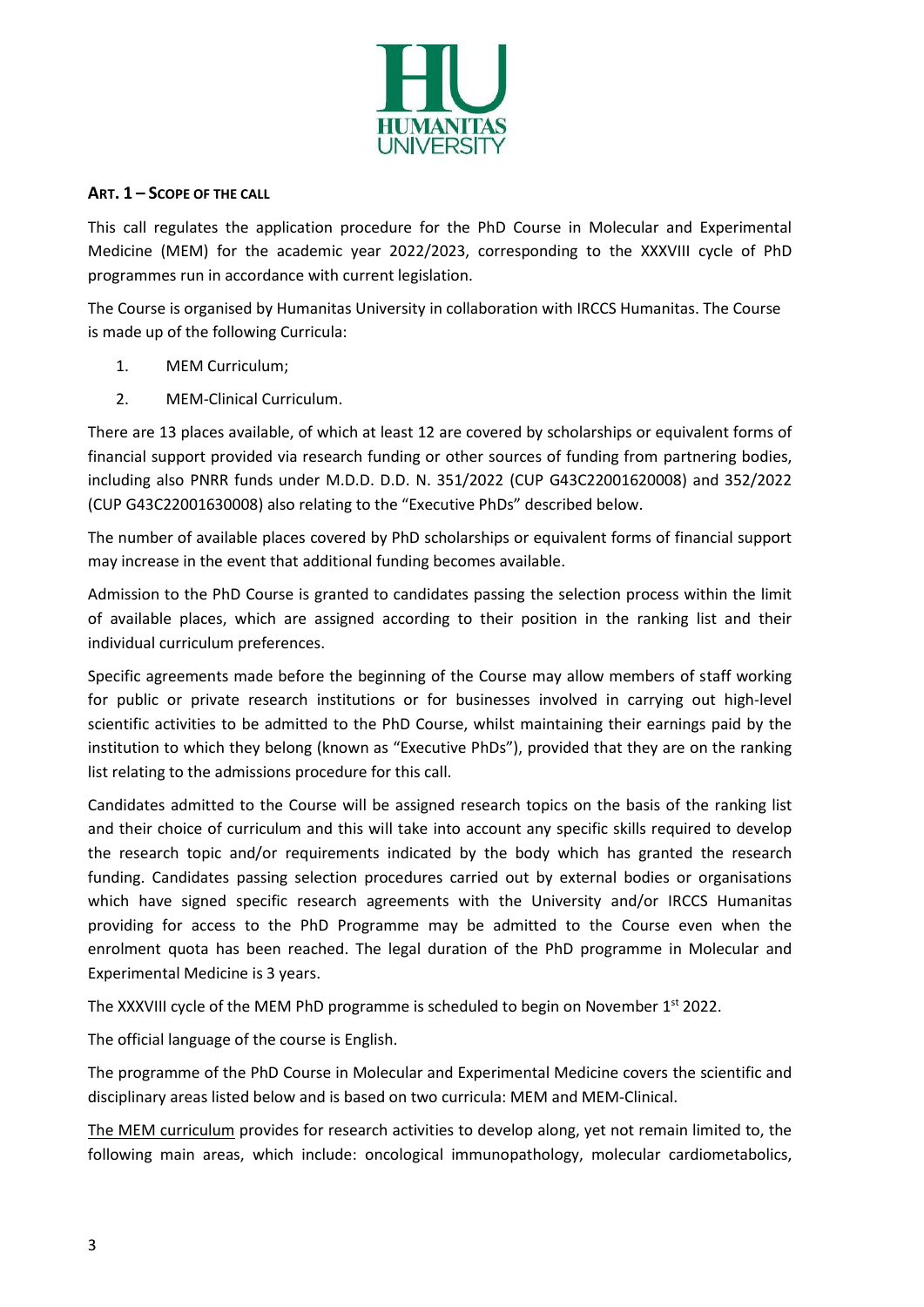

genetics, neurosciences. An overview of regenerative and precision medicine is the theme running throughout the programme. The curriculum provides specific training for enabling technologies, such as imaging, flow cytometry, genomics and bioinformatics.

The MEM-Clinical curriculum aims to combine basic, translational or clinical experimental research activities with clinical practice involving patient enrolment and assessment in specific trials. The course provides for ordinary clinical practice at the hospital under the supervision of a clinical tutor (up to a maximum of 20 hours per week) and experimental laboratory activities supervised by a research tutor (who may be the same person as the clinical tutor if they are the clinical research mentor), which include but are not limited to cellular and molecular biology, information technology, immunology and the use of preclinical models. Candidates will be directly responsible for research projects approved by their clinical supervisor and/or laboratory head.

For both curricula the PhD will be conducted in a stimulating cultural and scientific environment involving the organisation of Journal clubs and seminars given by national and international speakers, participation in congresses, informal meetings between scholars from different disciplines, encouraging researchers to work independently and collaboration with research groups abroad. Liaising with non-Italian tutors and discussants further develops the international dimension.

The main scientific and disciplinary areas covered by the PhD programme are as follows:

- 05/D PHYSIOLOGY
- 05/E EXPERIMENTAL AND CLINICAL BIOCHEMISTRY AND MOLECULAR BIOLOGY
- 05/F APPLIED BIOLOGY
- 05/G EXPERIMENTAL AND CLINICAL PHARMACOLOGICAL SCIENCES
- 05/H HUMAN ANATOMY AND HISTOLOGY
- 06/A PATHOLOGY AND LABORATORY DIAGNOSTICS
- 06/C GENERAL CLINICAL SURGERY
- 06/D SPECIALISED CLINICAL MEDICINE
- 06/F INTEGRATED CLINICAL SURGERY
- 06/I CLINICAL RADIOLOGY

The PhD training project provides for students to take part directly in ongoing research programmes run by organising bodies or other partnering bodies. Further information about research topics analysed during the PhD course are available at this link: [https://www.hunimed.eu/course/phd-in](https://www.hunimed.eu/course/phd-in-medicine/)[medicine/.](https://www.hunimed.eu/course/phd-in-medicine/) Indications regarding the scholarship or equivalent source of funding associated with each research project are also provided here.

#### <span id="page-3-0"></span>**ART. 2 – ADMISSION CRITERIA FOR THE SELECTION PROCESS**

**2.1.** Applicants wishing to enrol on the PhD Programme in Molecular and Experimental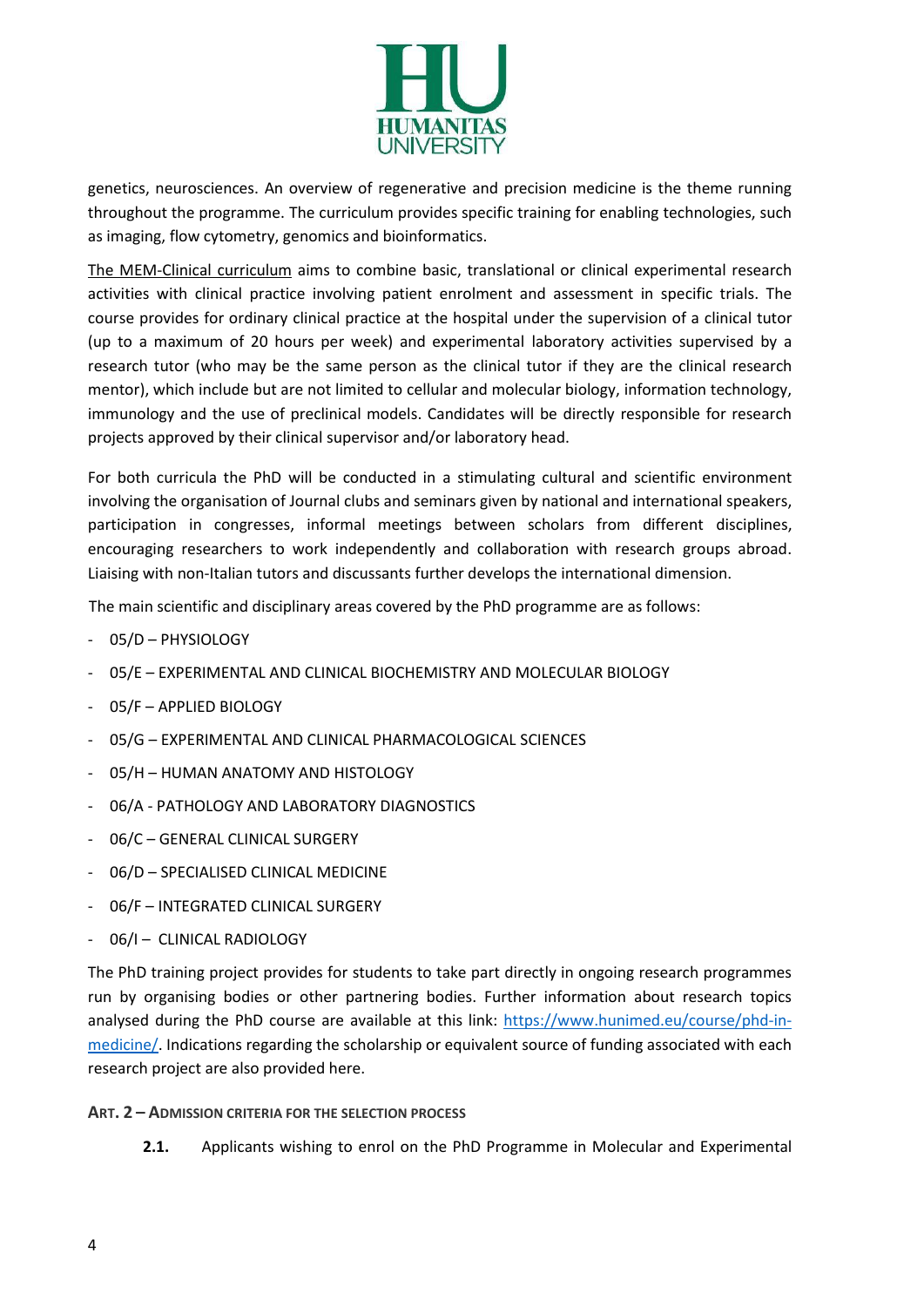

Medicine, MEM curriculum, must either be in possession of a "laurea magistrale" awarded in accordance with D.M. 270/2004 or an equivalent university qualification awarded by a foreign university (usually referred to as a Master's Degree), in one of the subjects listed below:

- LM-6 Biology
- LM-7 Agrarian biotechnologies
- LM-8 Industrial biotechnologies
- LM-9 Medical, Veterinary and Pharmaceutical Biotechnologies
- LM-13 Pharmacy and Industrial Pharmacy
- LM-17 Physics
- LM-18 Computer Science
- LM-21 Biomedical Engineering
- LM-22 Chemical Engineering
- LM-32 Computer Engineering
- LM-41 Medicine and Surgery
- LM-42 Veterinary Medicine
- LM-46 Dentistry and dental prosthetics
- LM-53 Materials Science and Engineering
- LM-60 Natural Sciences
- LM-61 Human nutrition
- LM-70 Food Science and Technology
- LM-71 Industrial Chemistry Science and Technology

The Selection Committee appointed to examine applications for admission to the Doctoral Program will consider the possibility of admitting to the selection candidates with a master's degree obtained in classes other than those indicated above against the acquisition during the candidate's entire university career of at least 60 CFUs in the areas 05 - Biological Sciences and 06 - Medical Sciences.

Applicants who are waiting to be awarded the required qualification at the date of submission can also take part in the selection process providing that they have passed all of the Degree course exams or equivalent study programmes at the time of the online application and are awarded the qualification by the beginning of the PhD on November  $1<sup>st</sup>$  2022. All candidates are required to submit a proof of the awarded qualification – even writing a self-declaration – by the abovementioned deadline.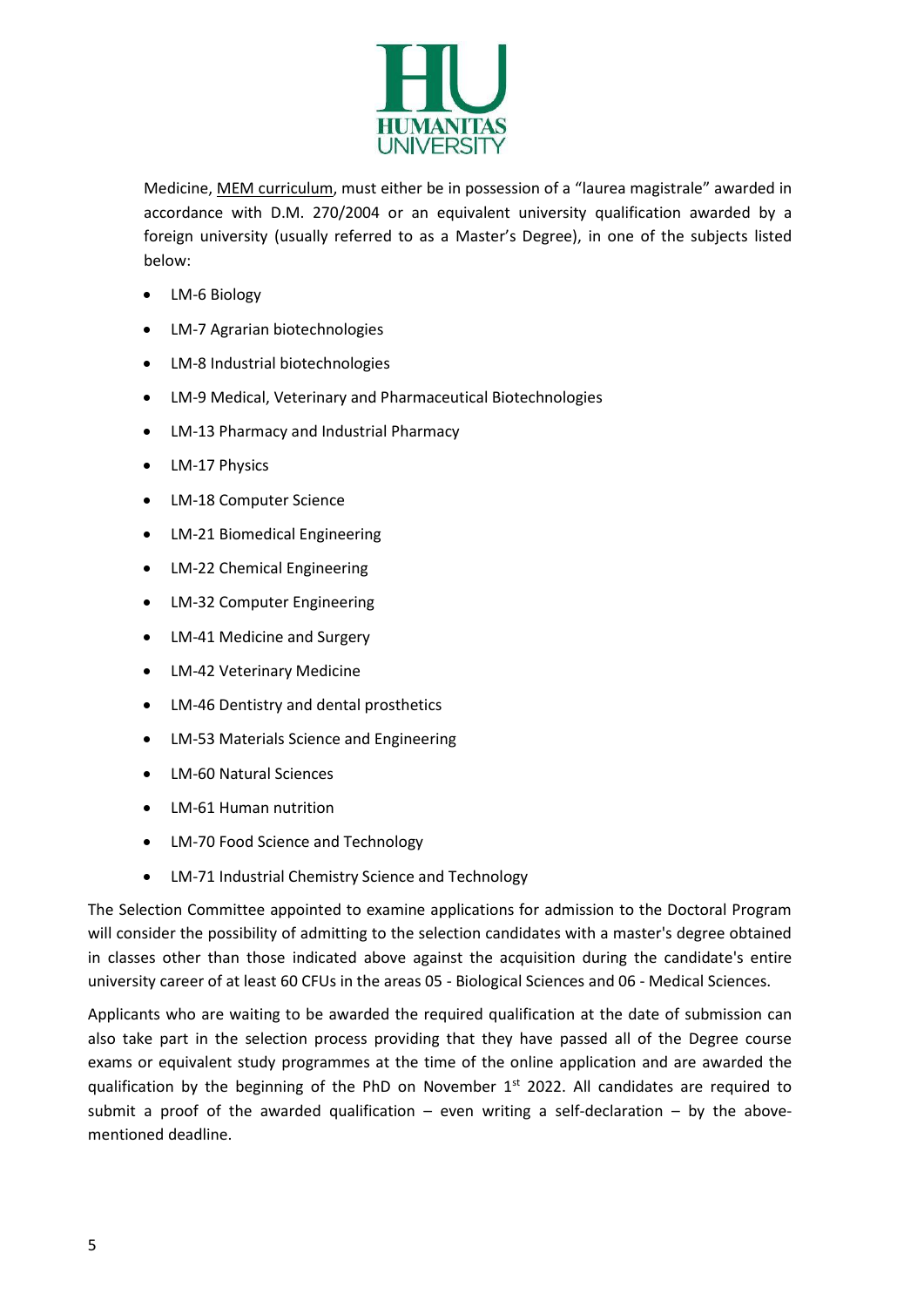

- **2.2.** Candidates wishing to enrol on the PhD Course in Molecular and Experimental Medicine MEM-Clinical Curriculum must:
	- be enrolled on the Medical Register:
	- already possess a specialist medical qualification;

Applications for the MEM-Clinical curriculum will also be accepted from doctors in specialist training who are enrolled in the last course year at a School of Specialisation. If these candidates pass the selection process, they may provisionally enrol on the PhD and complete their enrolment by the date on which the PhD teaching activities commence provided that by that date they obtain the Medical Residency title.

Also, doctors in specialist training who are enrolled in the last years of the medical specialization course may be admitted to the MEM-Clinical Curriculum upon evaluation by a special Commission indicated by Humanitas University of the levels of autonomy achieved and duly documented within the framework of the specialty training course. These candidates, if they pass the selection, in accordance with what is indicated in Article 5 below, can enroll in the PhD course upon the issuance of the positive opinion of the board of the medical specialization school in which they are enrolled.

Further information regarding the equivalence and/or equalization of Italian academic qualifications please consult: [http://www.miur.gov.it/equipollenze-ed-equiparazioni-tra-titoli-accademici-italiani1.](http://www.miur.gov.it/equipollenze-ed-equiparazioni-tra-titoli-accademici-italiani1)

The equivalence of a foreign academic qualification is evaluated by the Committee appointed to assess applications for admission to the PhD Course in accordance with current legislation in Italy and the country where the qualification itself was awarded, as well as with international treaties or agreements pertaining to the recognition of the qualification. For this purpose, the University may require the applicant to provide a Declaration of value *in loco* issued by the competent Italian diplomatic authorities in the country where the qualification was awarded. This document should provide evidence that the academic qualification allows access to post-graduate programmes equivalent to that of the country where the qualification was awarded.

#### <span id="page-5-0"></span>**ART. 3 - ADMISSION APPLICATION**

The application for the admission procedure, together with the attachments described below, must be submitted **online**, on pain of exclusion, no later than **13.00 Italian time**, on **July 18th 2022** via the computerised application located on the following page:

# <https://pica.cineca.it/humanitas/tipologia/dottorati>

# **No other forms of application to take part in the procedure will be accepted.**

An email address must be supplied in order to access the online application and register on the system. Those already in possession of a LOGINMIUR username can gain access without registering by accessing with their LOGINMIUR account username and password; applicants accessing the system in this way must first select LOGINMIUR from the dropdown menu.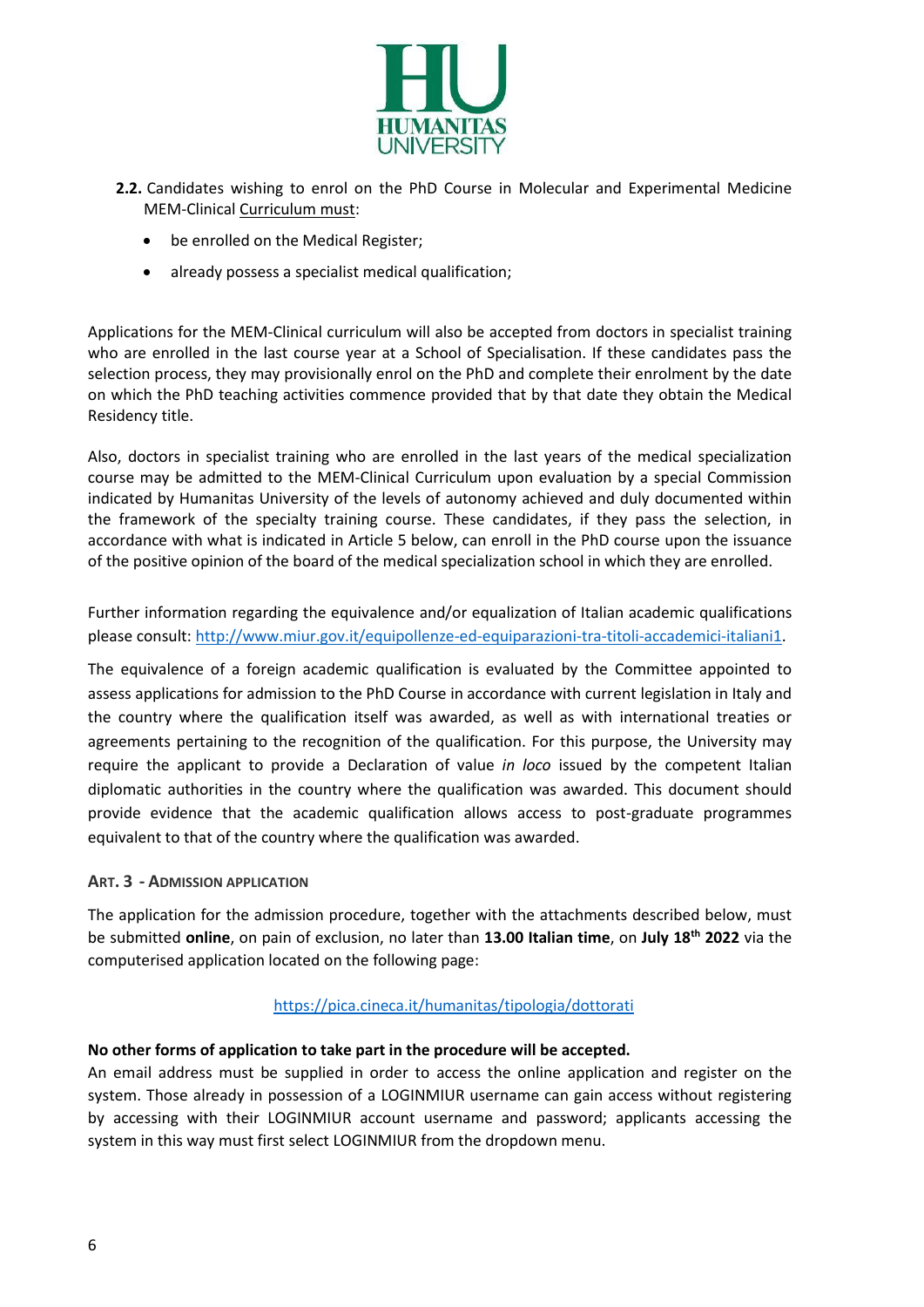

Once registration is complete, applicants must enter all of the data required to generate the application and attach the requested documents in PDF format. At the time of application, candidates must select at least one preference from:

- MEM Curriculum
- MEM-Clinical Curriculum

The selection of a curriculum preference is compulsory and binding for the purposes of admission to the programme and ranking position; applicants also have the option of selecting a second curriculum preference in addition to the first.

When the application is submitted, candidates are required to provide contacts for two referees preferably from amongst those who have recently supervised their scientific research or work.

The referees supplied will receive a message with the instructions on how to upload a short recommendation letter.

Any references received will be used for the purposes of assessing the applicant.

References supplied by different means from those indicated will not be accepted and after July 20<sup>th</sup> 2022.

The PhD Office is not required to solicit the dispatch of references.

Applicants are required to pay a fee for the amount of €30.00 for the selection process via bank draft, on penalty of exclusion, to the BANCA INTESA SAN PAOLO S.P.A. bank account – IBAN: IT10K0306909606100000102343 – BIC CODE: BCITITMM made out to Humanitas University, and must indicate the following reference: "PhD MEM 38" followed by their name and surname.

**Please note that the payment of the quota does not guarantee enrolment on the selection process. Under no circumstances can the application fee for the selection process be refunded.** 

The online form allows candidates to save their application in draft mode prior to the application deadline. The submission of the application to take part in the selection procedure is certified by the form, which automatically sends an electronic receipt to the email supplied in the application. Once the deadline for submission has expired, the system will no longer allow access to the application or the electronic form to be sent.

Every application submitted will be assigned a reference number which, together with the code of the call indicated in the software app, must be specified for any subsequent communications.

The application procedure requires the following documents to be uploaded in **PDF** format only:

- 1. **Curriculum vitae** (maximum 2 pages) describing the qualifications held (including publications and participation at conferences) and any professional or research experience which can be used to assess the applicant's aptitude for scientific research (candidates are advised to use the Europass format for their CV <https://europass.cedefop.europa.eu/it/documents/curriculum-vitae>);
- 2. **Letter of Motivation** in English totalling a maximum of 2,000 characters including spaces, explaining why the applicant wishes to enrol on the PhD programme and the reason for their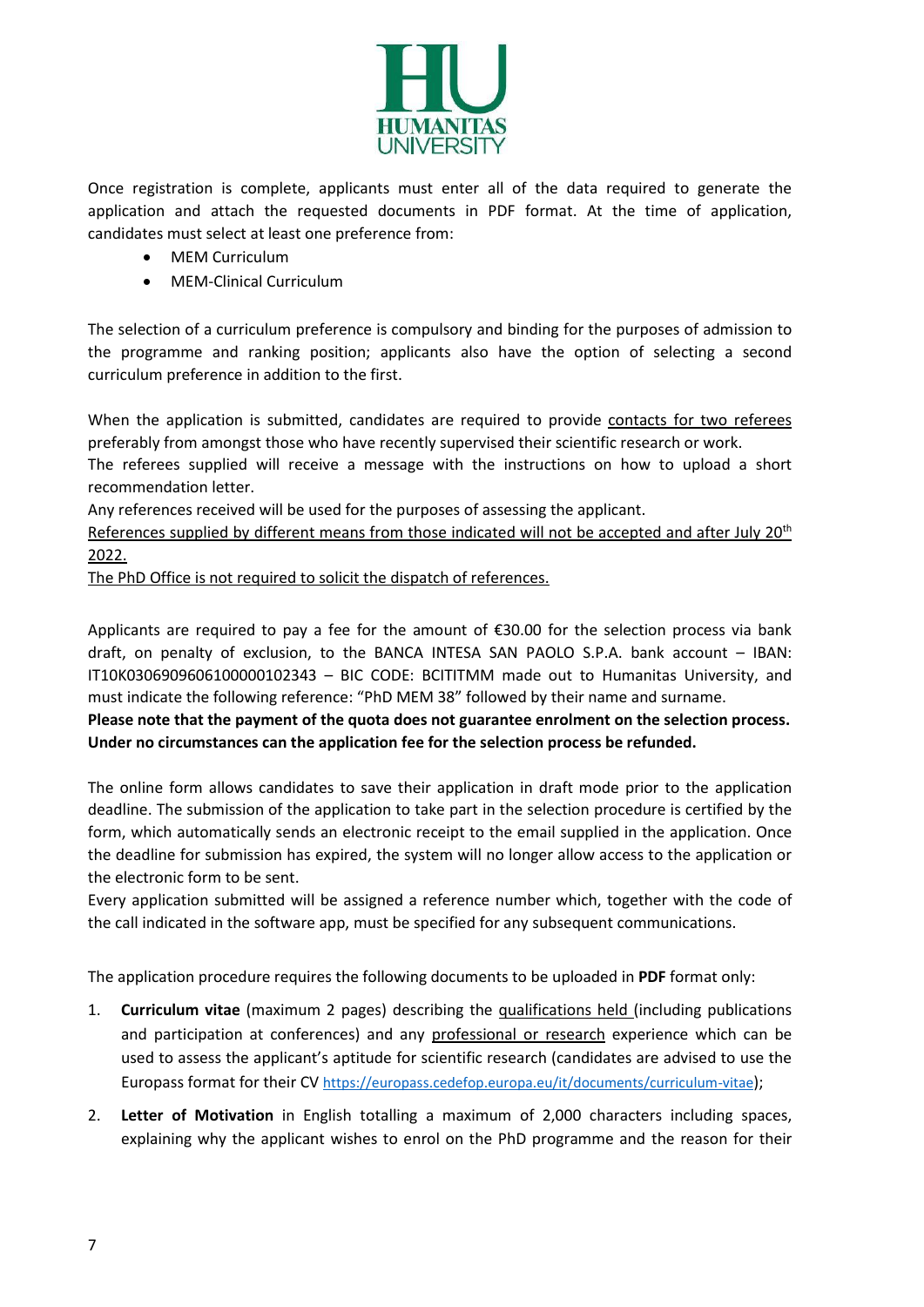

choice of research topics indicated on their application; please do not repeat information provided in the CV;

- 3. Copy of a valid **identification document**, or for non-EU applicants, a passport;
- 4. **Diploma Supplement**  or equivalent certification issued by the university which awarded the academic qualification presented for the purposes of admission to the selection process, i.e. certification in English or Italian language from the university where the applicant was enrolled, listing exams taken, their value in credits and the statistical distribution of the degree course examination marks, and the minimum and maximum mark required for the qualification to be awarded. Applicants whose graduation is still pending must attach a statement from their supervisor to the list of examinations taken, attesting that the applicant can be awarded the academic qualification required for admission to the PhD programme by the deadline specified in this public call, in addition to the study programme and the transcript of the exams taken;
- 5. **Copy of receipt of payment** for € 30.00 (thirty euro).

The submission of the admission application must be completed by printing and signing the electronic form filled in by the applicant. The signed form in PDF format must then be uploaded in the designated area of the online form.

Applicants failing to submit one or more documents listed above in points  $1 - 5$  will be excluded from the selection process.

In addition to the documentation specified above, the university reserves the right to request a copy of the qualifications and/or publications indicted by the applicant.

# <span id="page-7-0"></span>**ART. 4 – SELECTION PROCESS**

Admission to the PhD Programme is based on a selection process which assesses qualifications and an interview carried out by a Commission appointed by decree of the Rector consisting of a maximum of seven members.

The aim of the selection process is to assess the knowledge, skills and aptitudes of applicants for scientific clinical or translational research, as well as their reasons for wishing to undertake a PhD Programme. The assessment of these elements is based on the evaluation of the documentation submitted by the applicants and an interview designed to establish whether candidates possess the specific basic skills needed to carry out the research projects indicated in the application. Where necessary, this may also be done using a multiple-choice test.

Only those candidates ranking in the first 40 positions and those that have obtained *ex equo* in final position based on the assessment of the curriculum and qualifications will pass to the interview phase.

The evaluation of the curriculum and qualifications will also take into account the candidate's entire university career, any publications submitted, professional and laboratory experience and periods of study or research with foreign universities and research bodies. Other qualifications submitted by the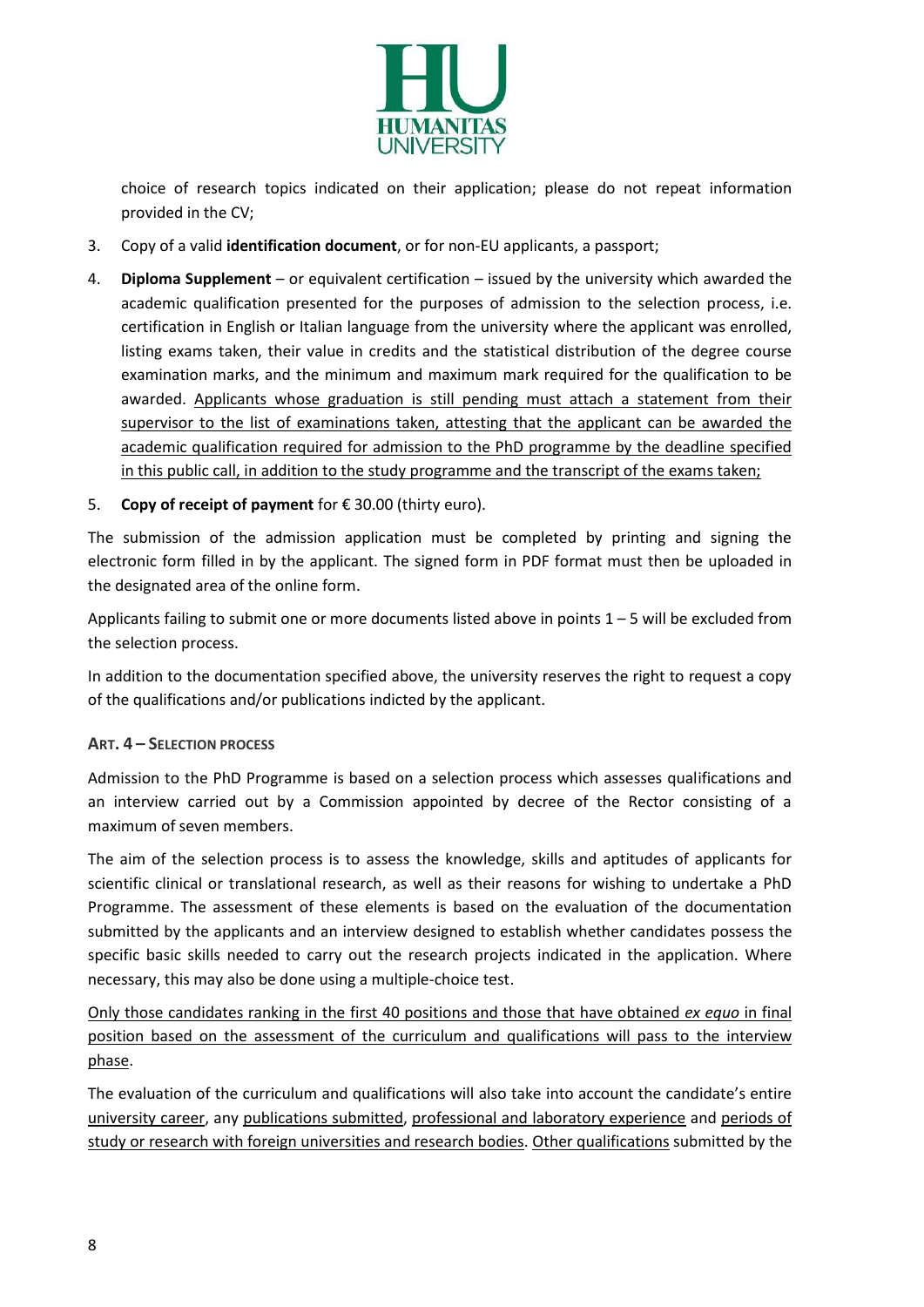

candidate pertaining to their aptitude for scientific research will also be considered. A maximum of 40 points can be awarded for the evaluation of the curriculum and qualifications; when awarding a score, the Commission takes into account the circumstances and time in which each candidate has gained their qualifications. The Commission may also request a formal opinion from the members of the PhD Academic Board who do not form part of the Commission evaluating whether the curriculum of the individual candidate is suited to the topics of research indicated in the application.

The assessment results regarding the curriculum and qualifications will be posted on the PhD programme page: [https://www.hunimed.eu/course/phd-in-medicine/.](https://www.hunimed.eu/course/phd-in-medicine/)

The interview will be open to the public and will be held starting from September 5<sup>th</sup> 2022 according to the timetable posted on the website for the PhD programme from August  $31<sup>st</sup> 2022$ . Candidates may also request the interview to be held via videoconference if indicated when registering for the call. Prior to the interview, candidates may be asked to take a short multiple-choice test designed to assess specific knowledge needed to develop the research topics chosen by candidates in the application. The interview is intended to assess the professional skills acquired and their aptitude for scientific research. The interview will include a presentation of the degree final thesis or a research project to which the candidate has contributed, followed by a general discussion aimed at assessing the candidate's motivation. A maximum of 60 points may be awarded for the test and the interview.

The interview will be held in English language.

The timetable of the interviews will be posted from August  $31<sup>st</sup>$  2022 on the website [https://www.hunimed.eu/course/phd-in-medicine/.](https://www.hunimed.eu/course/phd-in-medicine/) **This post will be considered official notification**  for all intents and purposes. Candidates who are not notified that they are excluded from the selection process are required to attend the interview according to the timetable and will be asked to provide a valid identification document.

Once the interviews are over, the Commission will draw up the general ranking on the basis of the total score awarded to the candidates following the assessment of their curriculum and qualifications, and the interview.

Applicants achieving a minimum overall score of 60/100 are considered to have passed the selection process.

The points awarded to each individual candidate will be posted, guaranteeing their privacy, on the PhD programme web page at https://www.hunimed.eu/course/phd-in-medicine/. The publication of the results is considered official notification of the successful candidates for all intents and purposes and any appeals must be made by the deadline starting from the date of publication.

# <span id="page-8-0"></span>**ART. 5 – ADMISSION TO THE PROGRAMME**

Candidates are admitted to the programme in accordance with the order of the ranking, until all of the available places are taken. In the event that candidates are awarded the same score, the youngest candidate will be assigned the place on the course.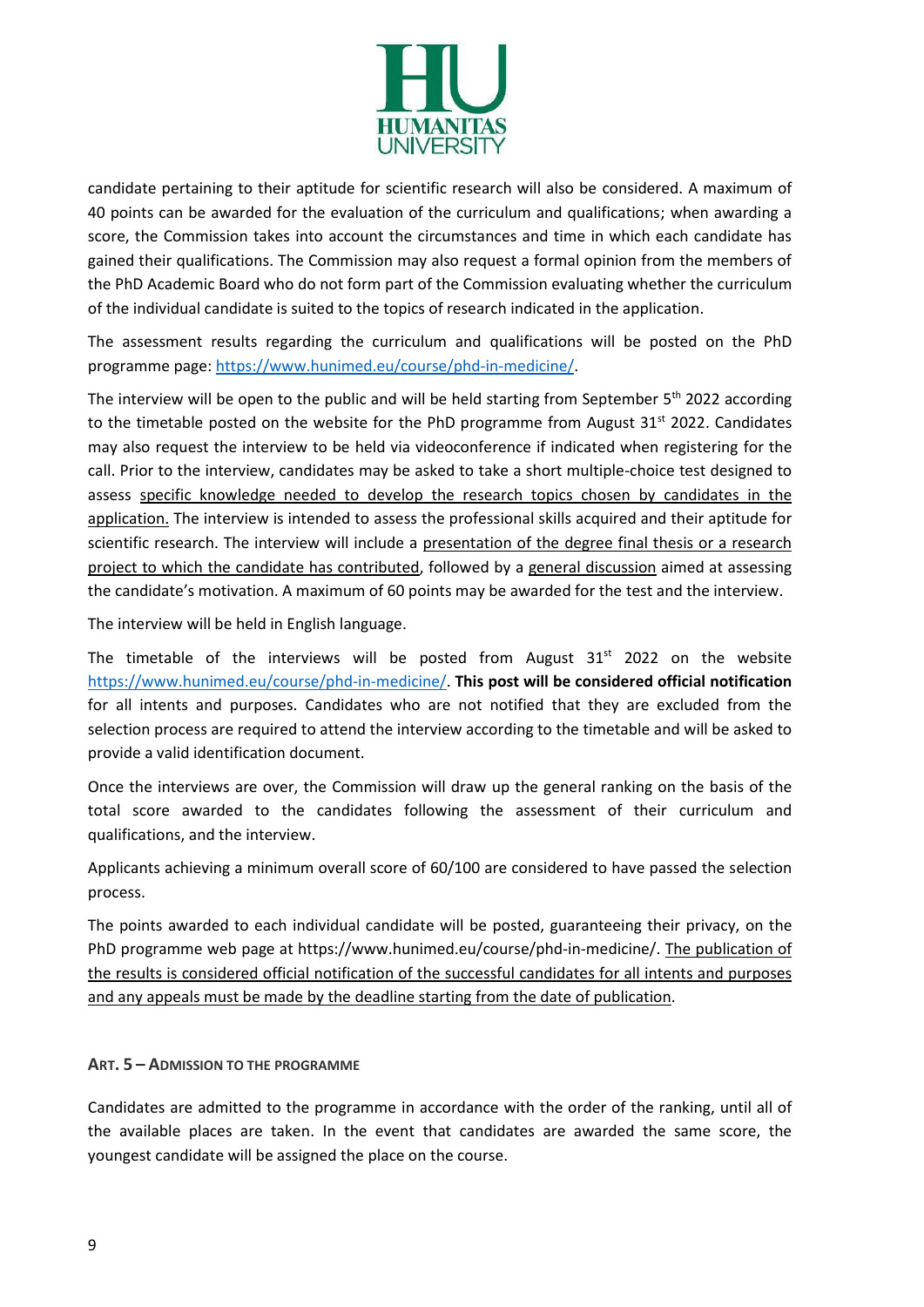

The ranking of suitable candidates is published on the PhD programme website at the following page [https://www.hunimed.eu/course/phd-in-medicine/.](https://www.hunimed.eu/course/phd-in-medicine/)

# **This publication is considered official notification of the successful candidates for all intents and purposes and any appeals must be made by the deadline starting from the date of publication.**

Candidates who are admitted to the course but fail to complete enrolment by the deadline will forfeit their place. The next candidate on the ranking is then eligible for the place.

This also applies when a candidate who has completed the enrolment procedure decides to give up their place within the first three months of the course. The student must then refund the months of the scholarship they have already received.

Candidates with a qualifying position in the ranking who are in receipt of scholarships awarded by other countries or institutions can also be admitted to the PhD programme even if the available places have been filled. In such cases, their position is assigned to the next candidate according to the order of the ranking.

Candidates enrolled in medical Schools of specialization are admitted to a joint attendance of the doctoral course and the medical specialization course, subject to the following conditions:

a) compatibility, also in view of the distance between the locations, of the activities and commitment envisaged by the specialization school and the doctoral course, attested by the board of the medical specialization school and the doctoral board;

b) incompatibility between the doctoral fellowship and emoluments, however denominated, received in connection with the activities of the specialization school.

# **5.1 Scrolling of the positions in the ranking**

There is only one ranking and this is updated in the event of forfeiture.

Candidates qualifying for a place in the final ranking who indicated the MEM-Clinical curriculum as their first preference when submitting their application will be offered a place on this curriculum.

Candidates qualifying for a place in the final ranking who indicated the MEM curriculum as their first preference when submitting their application will be offered a place on this curriculum.

Candidates assigned a place associated with their preferred curriculum who fail to enrol by the deadline they are notified about will be excluded from any scrolling of the ranking, even regarding the curriculum indicated as a second preference.

In the event that there are available places remaining once the first scrolling of the ranking according to the first choice of curriculum expressed by the candidates is complete, these places will be offered to the remaining candidates according to the ranking order on the basis of their second curriculum preference.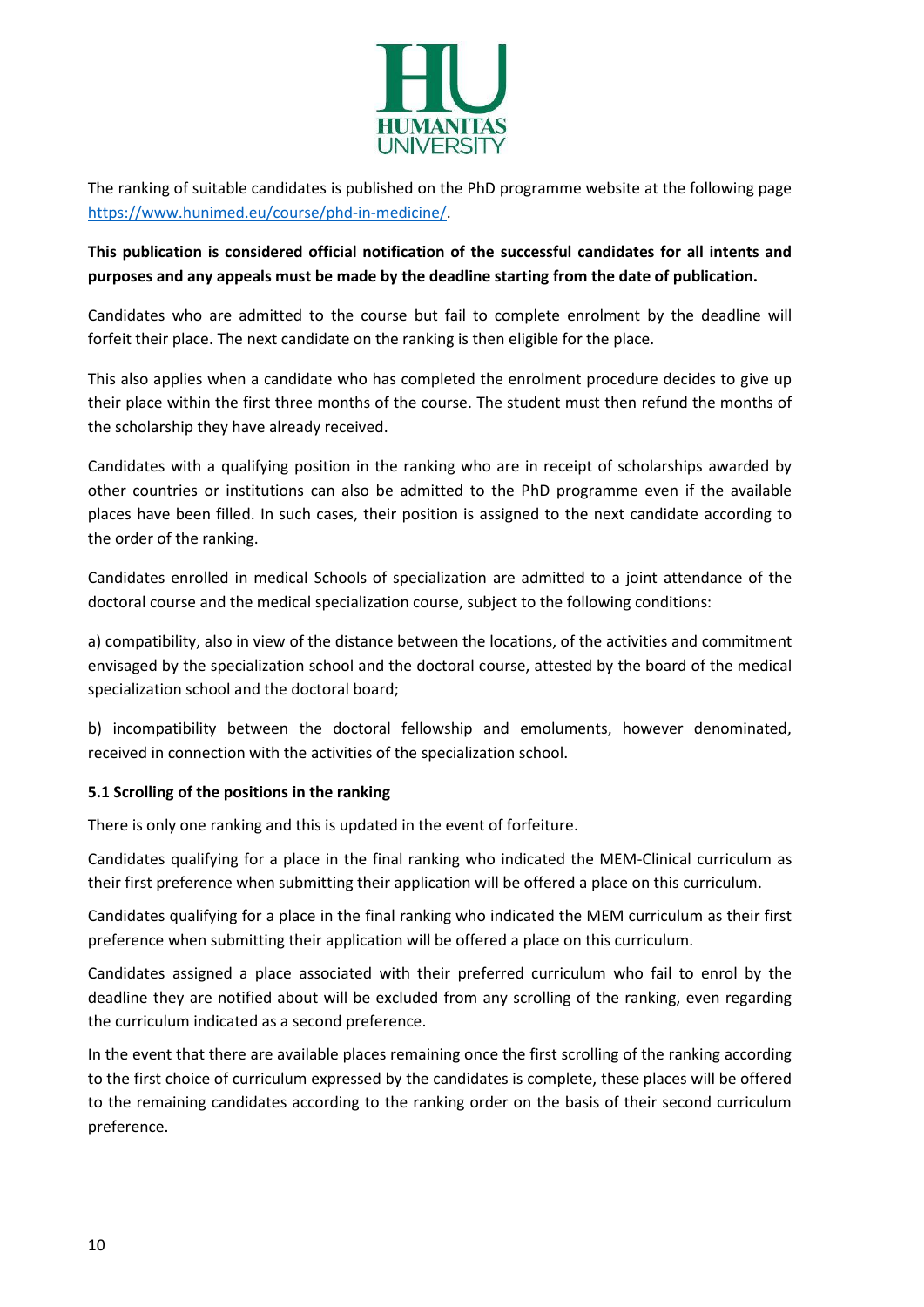

# **Candidates are reminded that in order to gain access to the clinical curriculum, they must fulfil the requirements set out in art. 2, section 2.2.**

#### **5.2 Granting of PhD scholarships or equivalent forms of financial support**

PhD scholarships or equivalent forms of financial support, including any maintenance of salary contributions payable by the body concerned (for executive PhDs), are strictly granted on the basis of the research topic proposed to the candidate and the assignment of a PhD scholarship or equivalent form of financial support is dependent upon this. Candidates must send notification of their formal acceptance of the research topic assigned to them by the deadline according to the procedure explained when they were assigned the topic and complete the enrolment.

Once the deadline for accepting the topic has expired, candidates who have failed to complete enrolment will be considered not to have accepted and other candidates in the ranking will take their place according to the criteria mentioned above.

#### <span id="page-10-0"></span>**ART. 6 – ENROLMENT**

Candidates who are successfully admitted to the programme must complete online enrolment via the procedure at [https://humanitas.esse3.cineca.it/.](https://humanitas.esse3.cineca.it/) During the enrolment phase, candidates are required to pay the annual fee, which includes the regional tax for the right to study, accident insurance and stamp duty, set at €250.00 (two hundred and fifty euro) for the 2022/2023 academic year.

# Withdrawal from the PhD programme does not entitle candidates to a refund of any registration fees already paid.

Non-EU candidates must provide a receipt of the application for the Italian permit of stay (*permesso di soggiorno*) by the enrolment deadline. Further details can be found at the following website page: [https://www.hunimed.eu/international-students/.](https://www.hunimed.eu/international-students/)

The University reserves the right to request the original copies of qualifications obtained abroad or to check they are valid at the time of enrolment. Until such time, candidates are provisionally admitted to the course and may be excluded from the course if found not to meet the requirements.

# <span id="page-10-1"></span>**ART. 7 – PHD SCHOLARSHIPS AND EQUIVALENT FORMS OF FINANCIAL SUPPORT**

PhD scholarships and equivalent forms of financial support are assigned to candidates admitted to the programme on the basis of the ranking order until the available resources are used up and are allocated according to the topic assigned and formally accepted by individual candidates before the beginning of the course.

Scholarships are of a yearly duration, distributed in monthly instalments and renewed providing that the PhD student has completed the programme of activities scheduled for the previous year, which is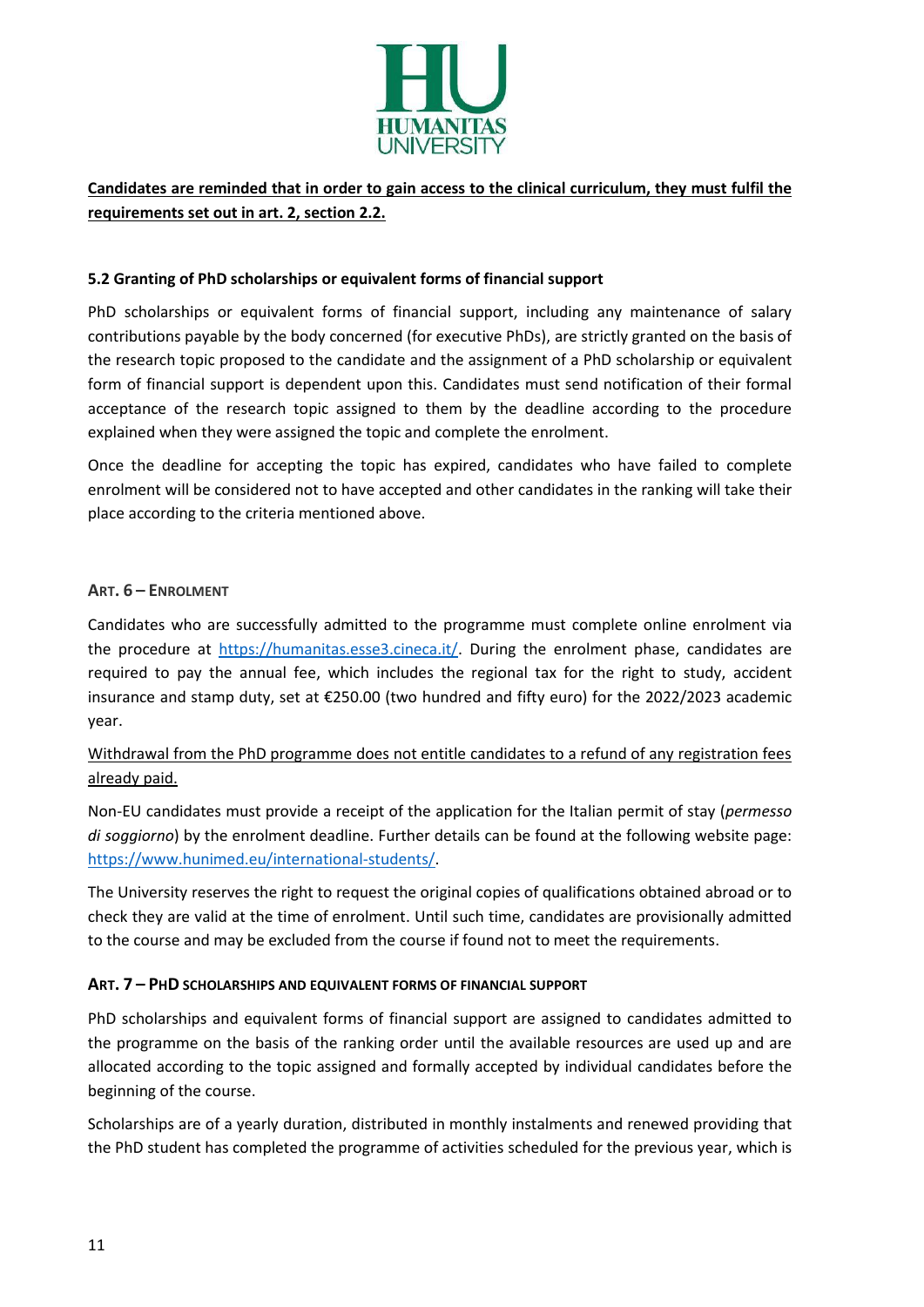

verified in accordance with the procedures stipulated by the Regulations for the PhD Course in Molecular and Experimental Medicine.

The gross annual amount of the various types of financial support differs according to the specific tax and benefit regime they are associated with, the type of curriculum chosen and any requirements stipulated by the body funding the research so as to ensure that every student receives financial support, after tax, for at least the amount provided for by Ministerial Decree no. 40 dated 25.01.2018. The following information provides more detail on this:

- the gross annual amount of the PhD scholarships awarded directly by the University for the MEM curriculum totals €18,000.00. This sum is exempt from IRPEF income tax according to the provisions of art. 4 of Law no. 476 of  $13<sup>th</sup>$  August 1984, and is subject to social security contributions according to the provisions of art. 2, section 26 and subsequent sections, of Law no. 335 dated 8th August 1995 and subsequent modifications;
- the gross annual amount of the PhD scholarships directly awarded by the University for the MEM-Clinical curriculum totals €22,400.00, the same as the amount for attending the final year of medical specialisation. This sum is exempt from IRPEF income tax according to the provisions of art. 4 of Law no. 476 of  $13<sup>th</sup>$  August 1984, and is subject to social security contributions according to the provisions of art. 2, section 26 and subsequent sections, of Law no. 335 of 8th August 1995 and subsequent modifications. For PhD students who are awarded a scholarship for the clinical curriculum and are simultaneously enrolled in the final year of medical specialisation at Humanitas University, the PhD scholarship will be awarded beginning in the second year of the PhD programme. Doctors receiving specialist training with remuneration are not allowed to receive a PhD scholarship on top of this; the gross annual amount of the scholarships awarded directly by private bodies for the MEM curriculum totals at least €21,000.00. This sum is subject to IRPEF income tax and is exempt from social security contributions;
- the gross annual amount of the remuneration awarded to PhD executives by means of employment contracts or those for self-employment must total at least €26,000.00. This sum is subject to the income taxation and social security contributions provided for by current legislation.

Other equivalent forms of financial support may be defined on the basis of specific requirements indicated by the body funding the research.

For further information regarding the types of financial support associated with the individual Topics, please see the following link: [https://www.hunimed.eu/course/phd-in-medicine/.](https://www.hunimed.eu/course/phd-in-medicine/)

Specific information regarding the type of financial support offered to candidates will be provided at the moment the Topic is assigned.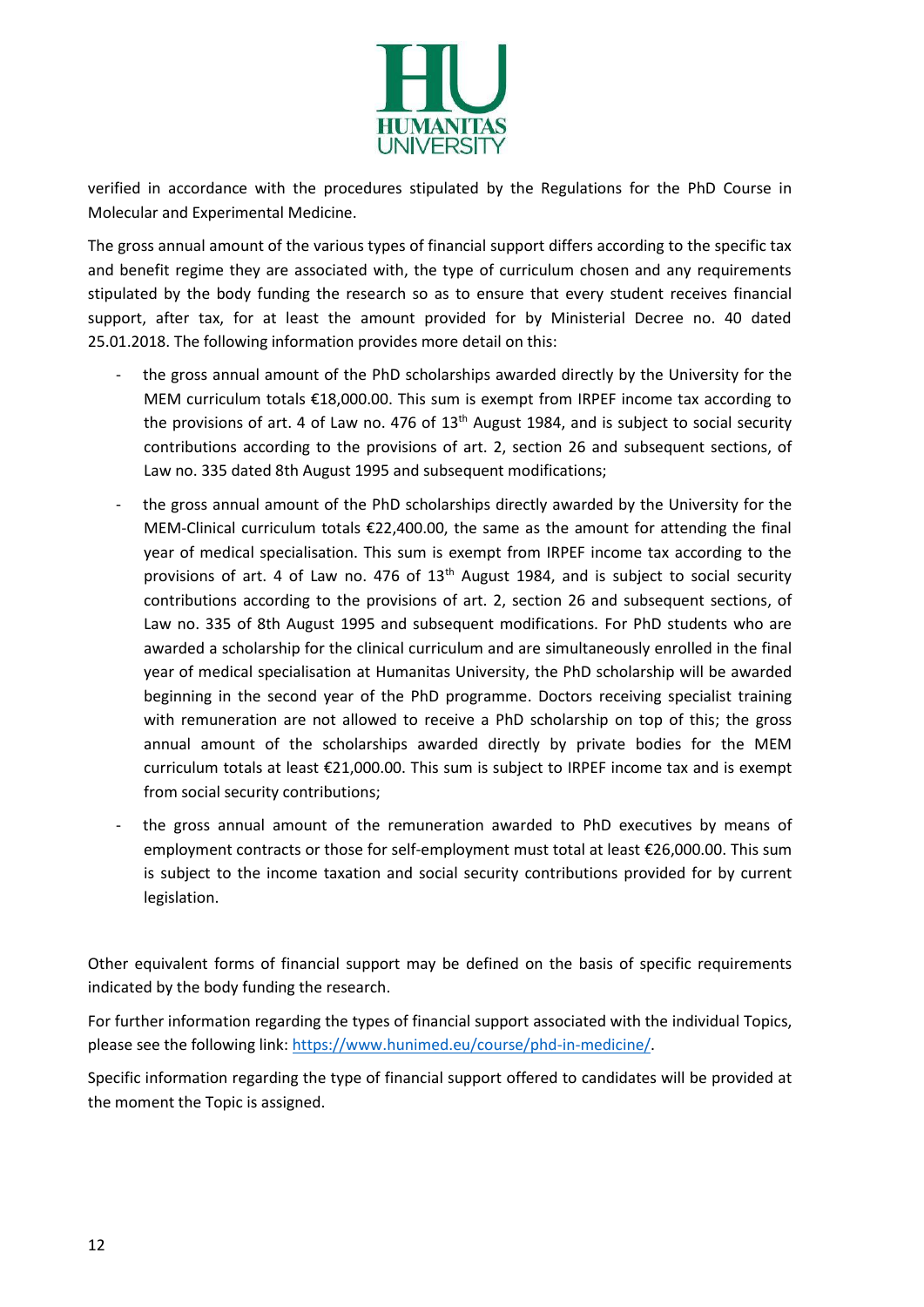

PhD students admitted to the first year of the DASMEN-Clinical PhD programme who are simultaneously enrolled in the final year of medical specialisation will continue to receive a Specialisation scholarship until they have completed the specialisation programme.

PhD students admitted to the first year of the MEM-Clinical PhD programme who are simultaneously enrolled in the final year of medical specialisation will continue to receive a Specialisation scholarship until they have completed the specialisation programme.

No form of financial support directly awarded by the University can be combined with any other kind of scholarship, except for those forms awarded by national or foreign institutions intended to facilitate PhD activities involving periods of study abroad.

# <span id="page-12-0"></span> **ART. 8 – RIGHTS AND OBLIGATIONS OF THE PHD STUDENT**

Admission to the PhD Programme implies a full-time and exclusive commitment. By enrolling on the PhD programme, students undertake to:

- i) comply with the University's Code of Ethics and that of the institution where they carry out their main PhD activities;
- ii) behave according to general principles of scientific integrity and conduct their studies and research in accordance with criteria of honesty, precision, efficiency and objectivity;
- iii) attend courses, seminars, tutorials and teaching modules forming part of the PhD programme, as well as carry out continuous study and research on the premises designated for this purpose by the partnering institutions;
- iv) complete compulsory training programmes on safety at work provided for employees and collaborators working for Humanitas University and partnering bodies on the basis of the type of activities they carry out.

In particular, doctoral students assigned with a PhD scholarship from PNRR funds as per M.D.D. N. 351/2022 and 352/2022 undertake to sign a declaration stating:

- the formal commitment, under penalty of forfeiture, to carry out the periods of research in the company and/or abroad (minimum 6 months) envisaged by the project according to the University's indications;

- to be aware that the intervention is co-funded by the PNRR - Mission 4;

- to be aware that failure to comply with the requirements set forth in M.D.D. nos. 351/2022 and 352/2022 will result in the revocation of the funding awarded.

As an integral part of their own PhD training project students may be authorised by the Academic Board to spend a maximum total of 18 months, which may or may not be continuous, carrying out training or research abroad. For periods abroad lasting 30 consecutive days or more, the scholarship may be increased by up to 50 percent depending on the destination.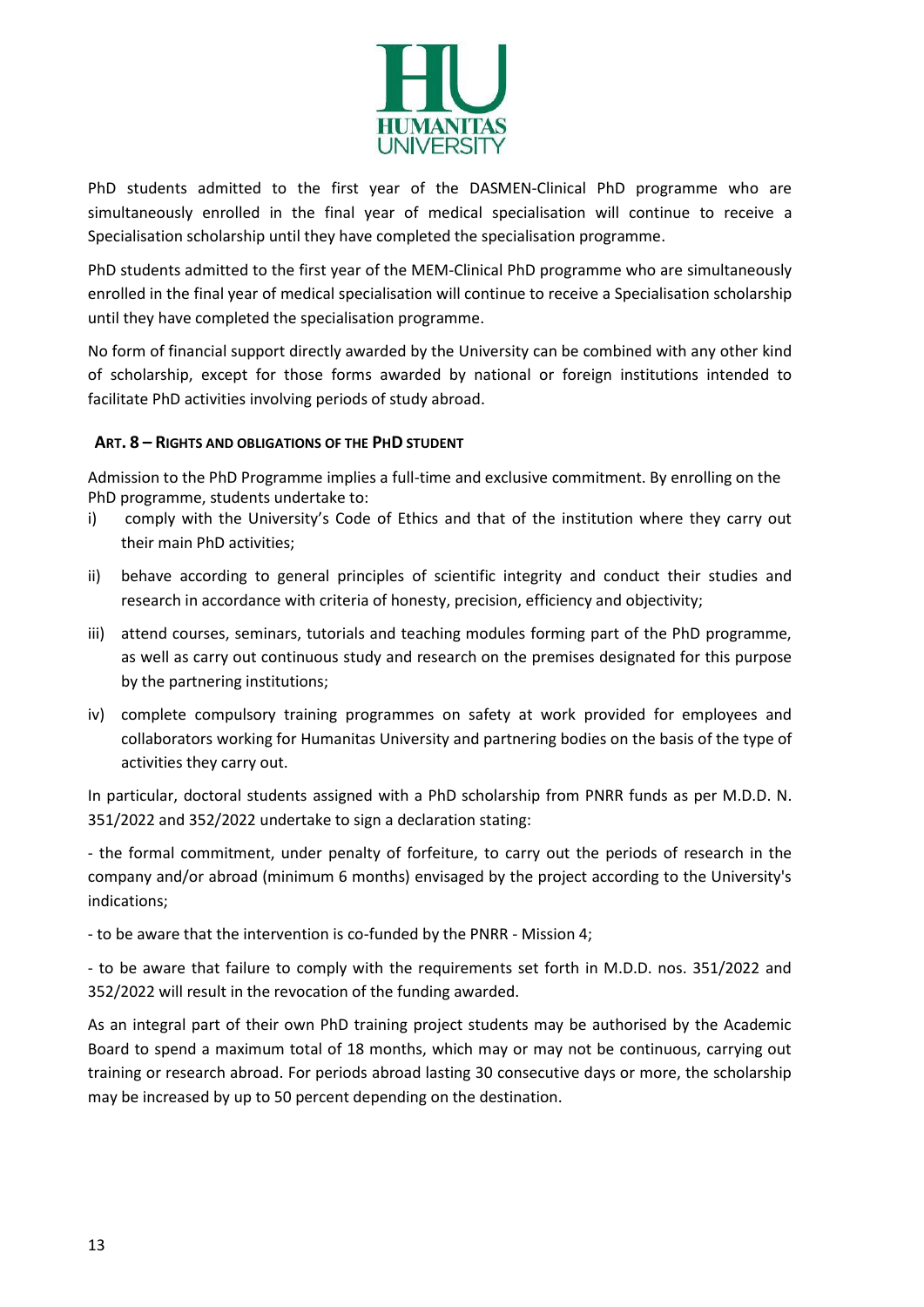

Students may request a temporary suspension from the PhD programme in the event of serious and justified personal reasons. A suspension in attendance for a period of more than thirty days will result in the scholarship being suspended.

In accordance with DM 45/2013, students admitted to a place on the MEM-Clinical curriculum enrolled in the final year of medical specialisation based at Humanitas University will be simultaneously enrolled in the final year of medical specialisation and the first year of the PhD programme. A withdrawal during the first year of the PhD programme and/or failure to complete the qualification for the medical specialisation will also result in the loss of PhD student status.

<span id="page-13-0"></span>Any absences without prior notification and authorisation may represent grounds for expulsion from the PhD Programme.

#### **ART. 9 – ADMISSION TO SUBSEQUENT YEARS AND AWARD OF THE QUALIFICATION**

The PhD qualification, abbreviated as: "Dott.Ric." or "Ph.D.", will be awarded by Humanitas University following the successful completion of the PhD programme.

Each student will be assigned a research topic at the time of enrolment.

At the end of the first year of the course, students will present their individual research project to a Selection and Evaluation Commission. In the event that a research project is not approved, the student will not be admitted to the second year and as a result will lose the benefits associated with the status of PhD student.

Students can be provisionally admitted to the second year ("ammissione con riserva") when the Committee's evaluation is only partially positive, highlights critical issues and suggests changes to be made to the individual training project, which must be implemented by the end of second year of the PhD programme.

Admission to the third year is contingent upon a positive evaluation of the Poster which the PhD student presents to illustrate the progress made in their PhD project. The Poster must contain the following sections: Abstract, Introduction, Results and Conclusions and will be evaluated by an internal commission, taking the following aspects into account: clarity of contents illustrated by the Poster, clarity of the presentation, quality of the work and evaluation of actual future prospects for further progress and successful completion of the PhD programme. The Commission is appointed by the Selection and Evaluation Commission.

In order to be admitted to the final exam, students must present the preliminary version of their doctoral thesis at the Viva session to two Examiners indicated by their Supervisors, with the agreement of the PhD student and approval of the Course Co-ordinator.

The Viva session comprises a public seminar and a brief moment for evaluation on the part of the examiners mentioned above.

The examiners are asked to provide a written analytical judgement of the work presented including comments and suggestions for any improvements to be made before the final submission of the doctoral thesis.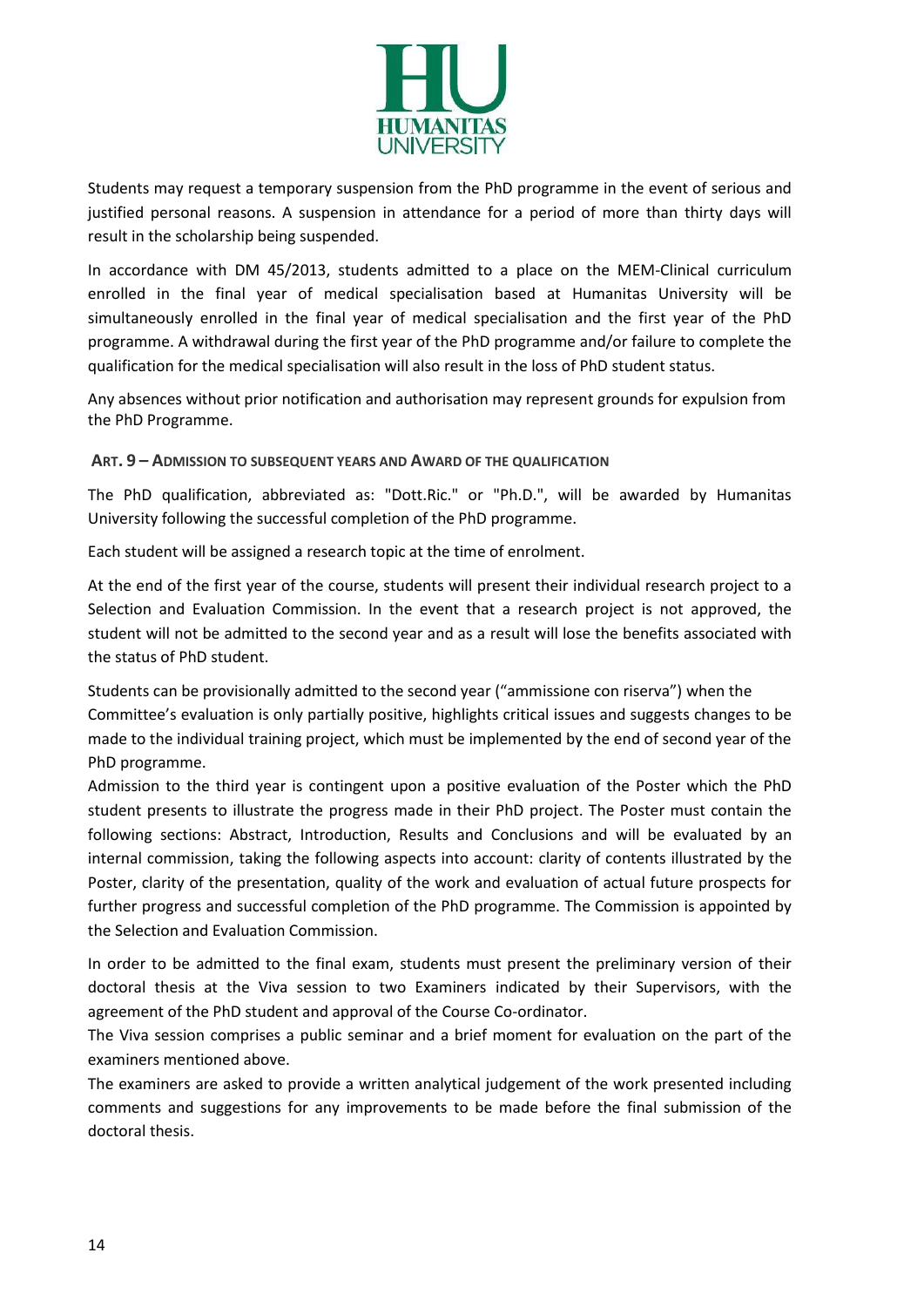

#### <span id="page-14-0"></span>**ART. 10 – PROCESSING OF PERSONAL DATA**

Pursuant to EU Regulation 2016/679, the University undertakes to respect the confidential nature of information supplied by candidates; all data supplied will only be used for the purposes associated with the admission procedure and for managing relations with the University, in full compliance with current legislation.

#### <span id="page-14-1"></span>**ART. 11 – PERSON IN CHARGE OF THE PROCEDURE**

The person responsible for the selection process involved in this public call is Dott.ssa Paola Antonicelli.

For further information please send an email to: phd@hunimed.eu.

#### <span id="page-14-2"></span>**ART. 12 – REFERENCE PROVISIONS**

For matters not expressly provided for by this call, please refer to current provisions relating to Research doctorates, the Regulations of Humanitas University and those concerning the PhD program at the following pages: https://www.hunimed.eu/it/organizzazione-egovernance/documenti-ufficiali-di-ateneo/ and https://www.hunimed.eu/course/phd-in-medicine/.